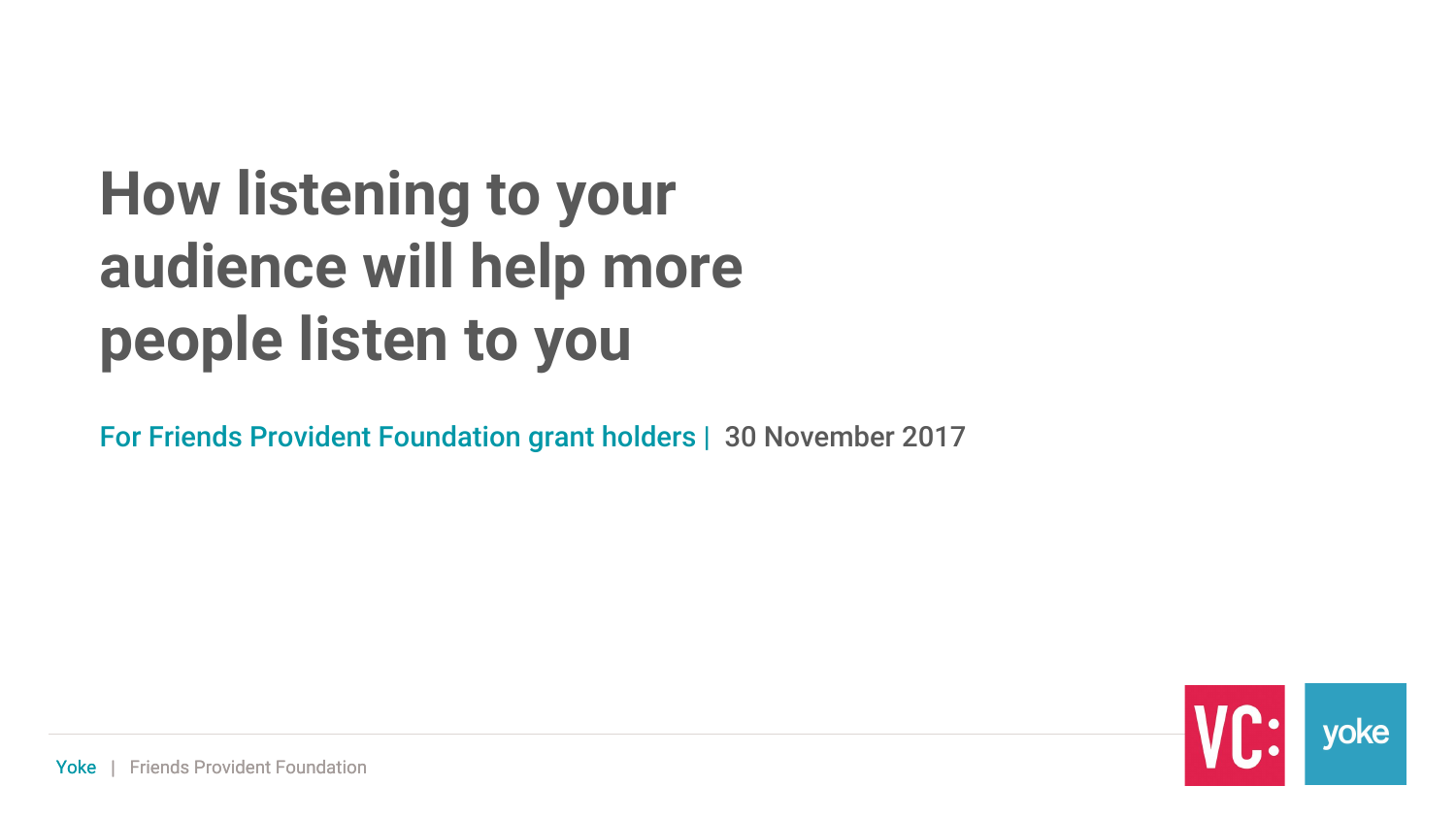### **What we'll cover together**

- Plot your location on the marketing and comms map
- The role of listening in the Friends Provident Foundation rebrand project
- The benefits of a listening approach
- How to implement a listening project

 *"Listening is a powerful act. You have to put yourself out to do it."* David Hockney

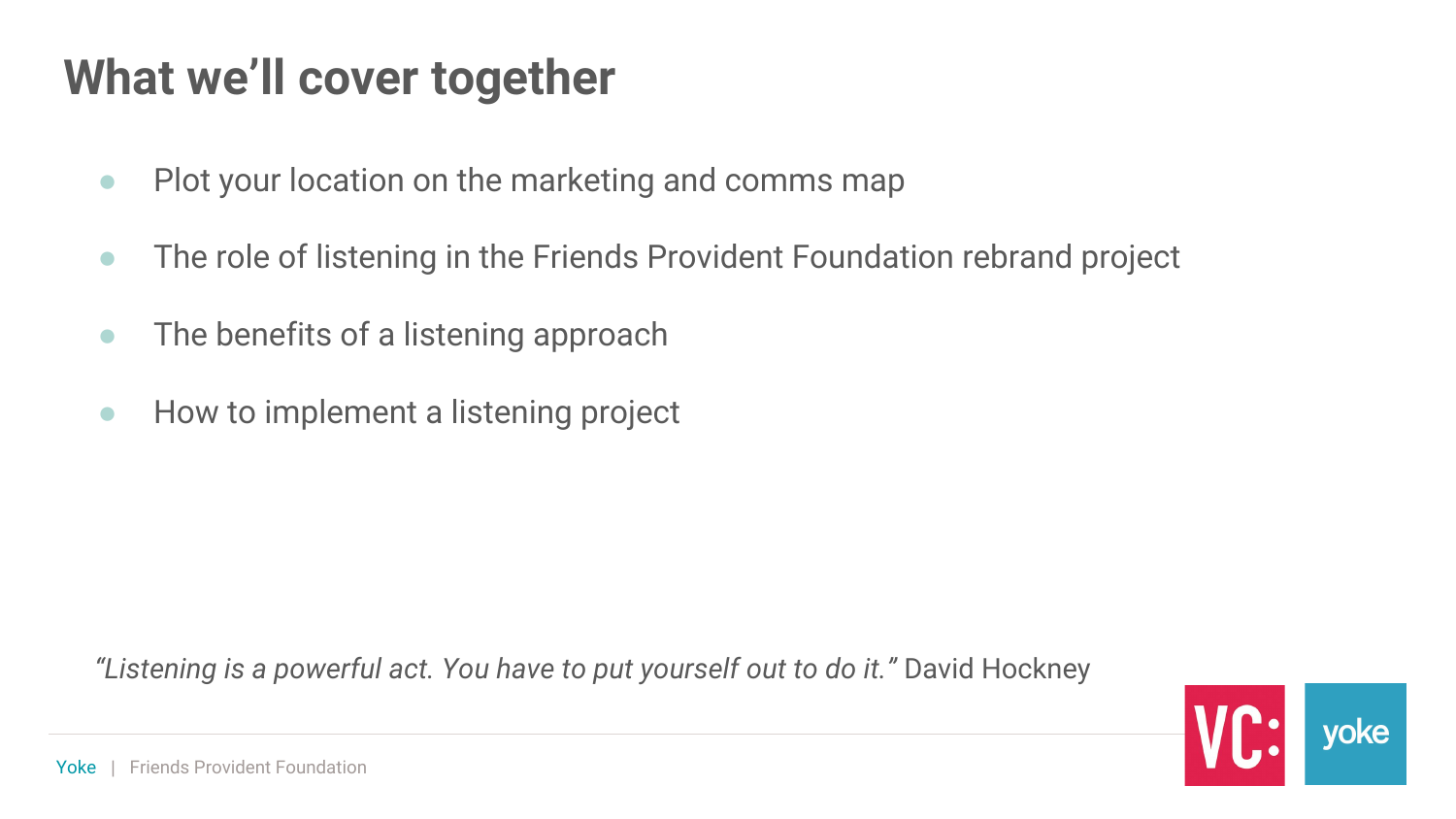### **Where are you now?**



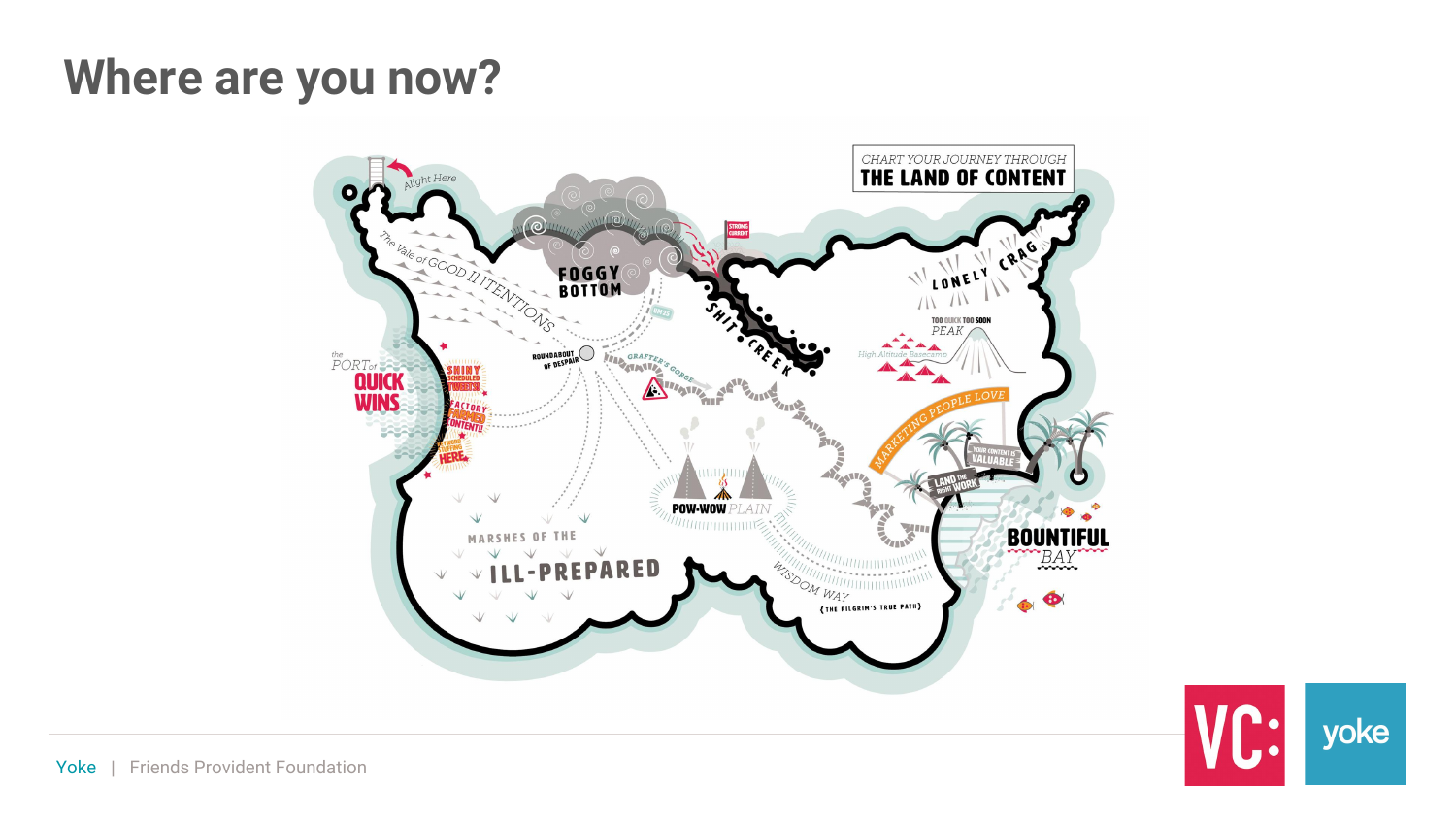## **Why rebrand?**

"We wanted to raise awareness and shift our audience's perceptions of the Foundation from where they are today to achieve our new strategic intentions and make a greater impact for the future."

To do this, the Foundation needed a strong and coherent brand identity that really captured who they are and better reflects the values they stand for - a brand that embodies a new positive energy capable of changing hearts and minds.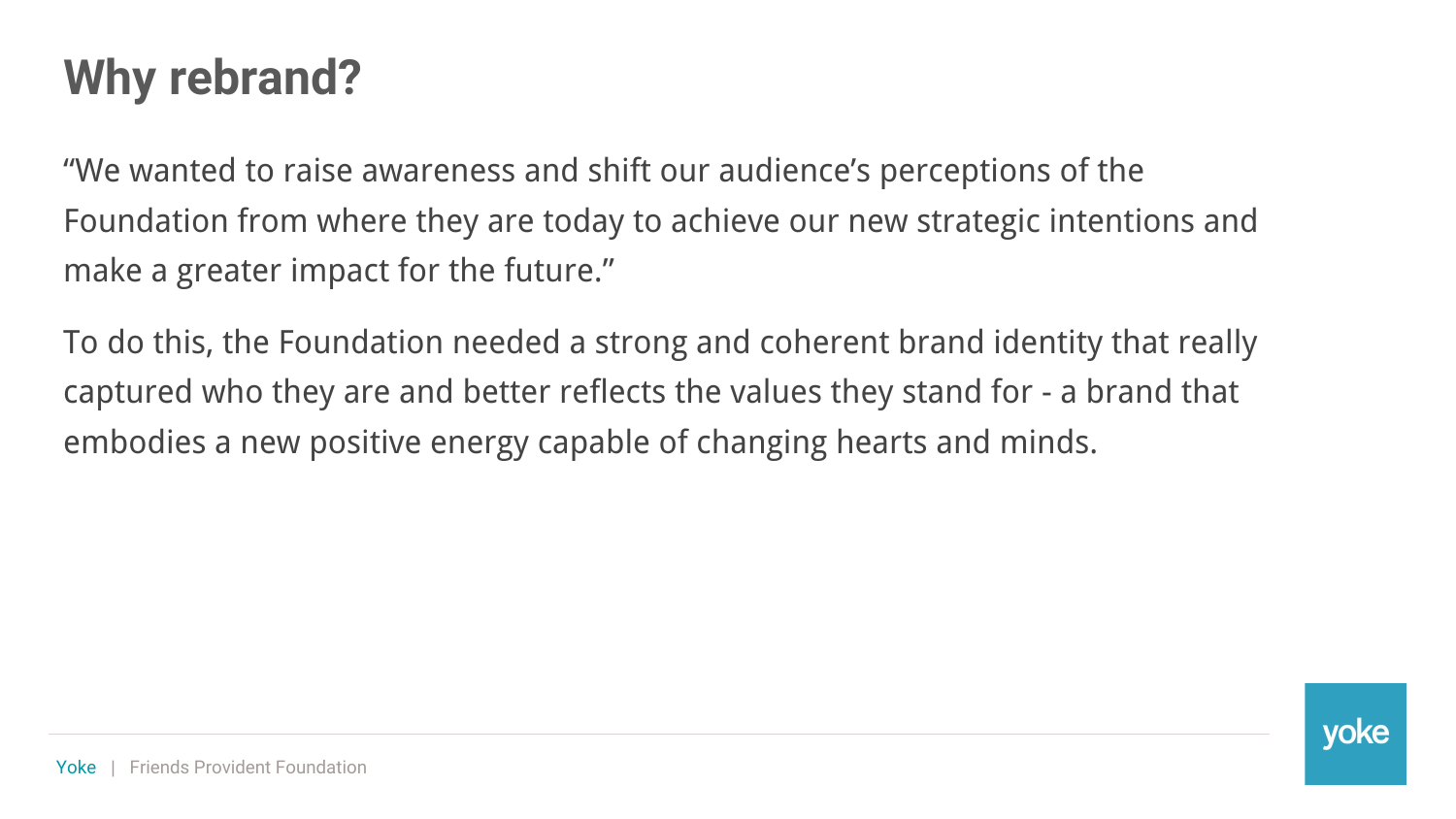# **What would success look like?**

We are aiming for a clear, inspiring story and visual identity which helps us move hearts and minds.

There will be a simple message at its core with the whole team engaged and connected through the process.

We will feel we have captured the emotional connection with our audiences.

This will be the foundation point for all our communications/marketing. To be authentic it must be reflected in what we do in practice.

This project is our opportunity to evolve our brand identity to achieve this vision and thereby make a real difference to the creation of a fairer UK economy.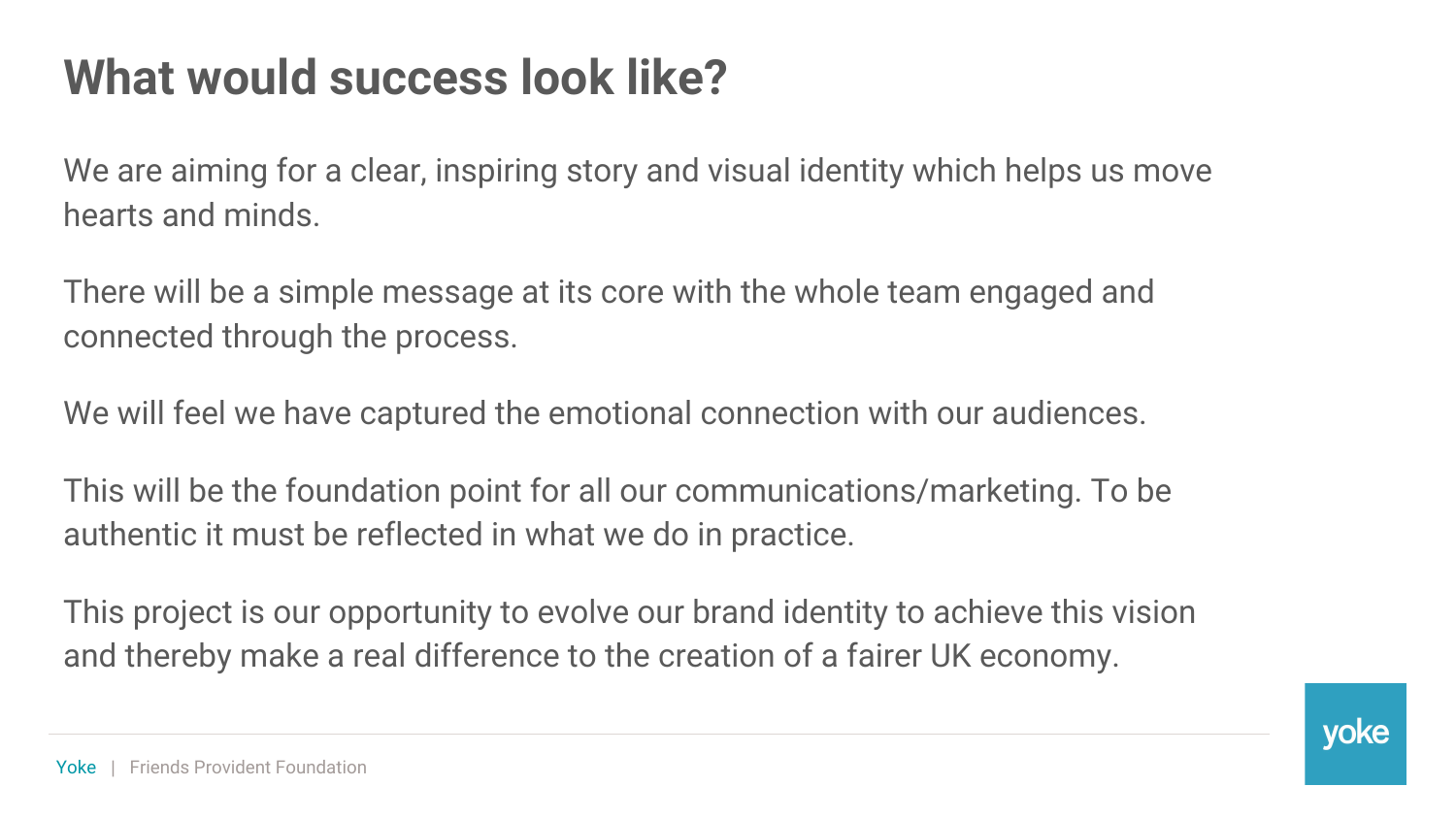### **Three stages involved**

- 1. Research and discovery
- 2. Defining your visual language
- 3. Implementation building your toolkit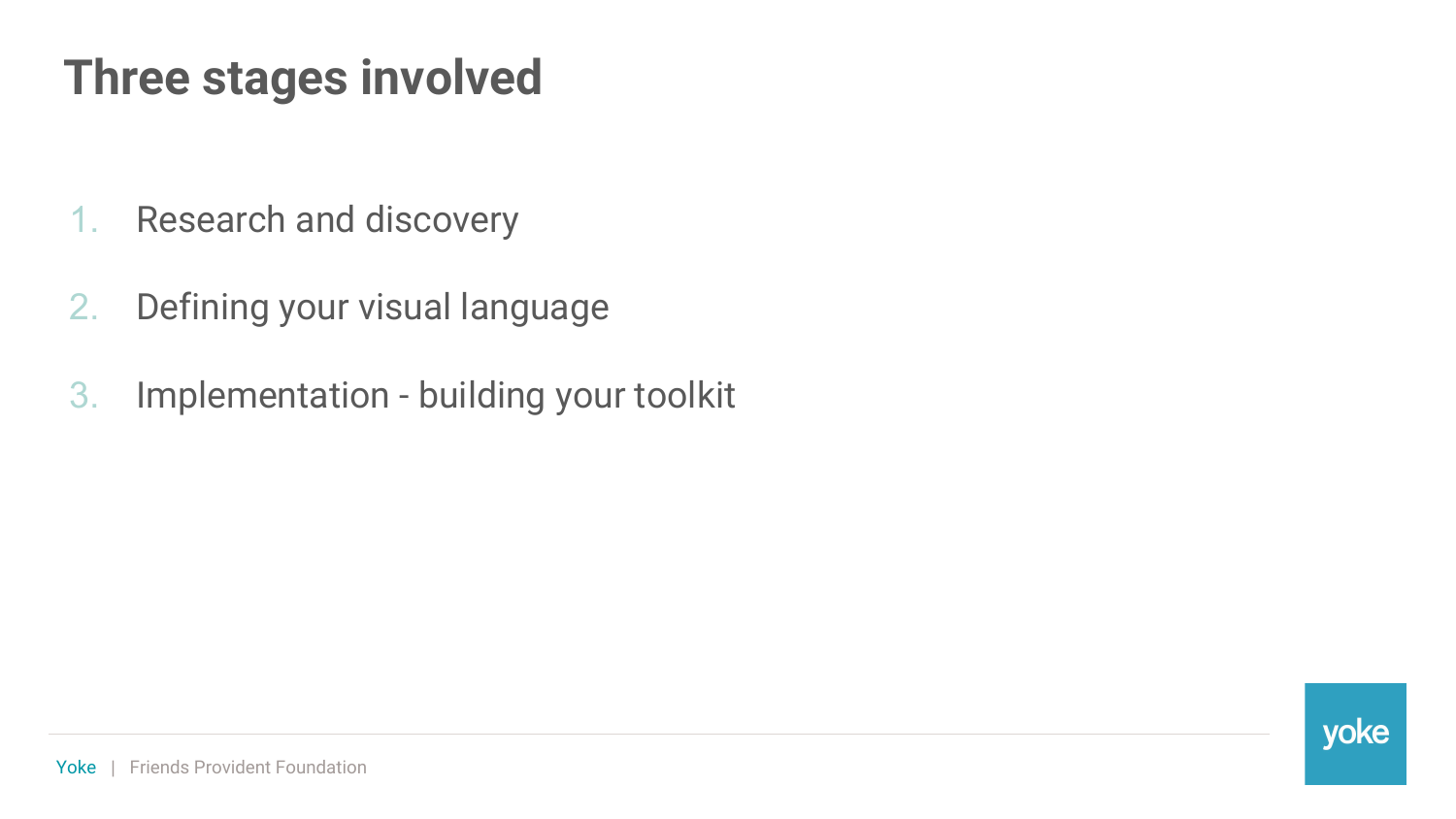### **People we listened to**

**Staff** 

**Trustees** 

Grant holders

Allies and Influencers

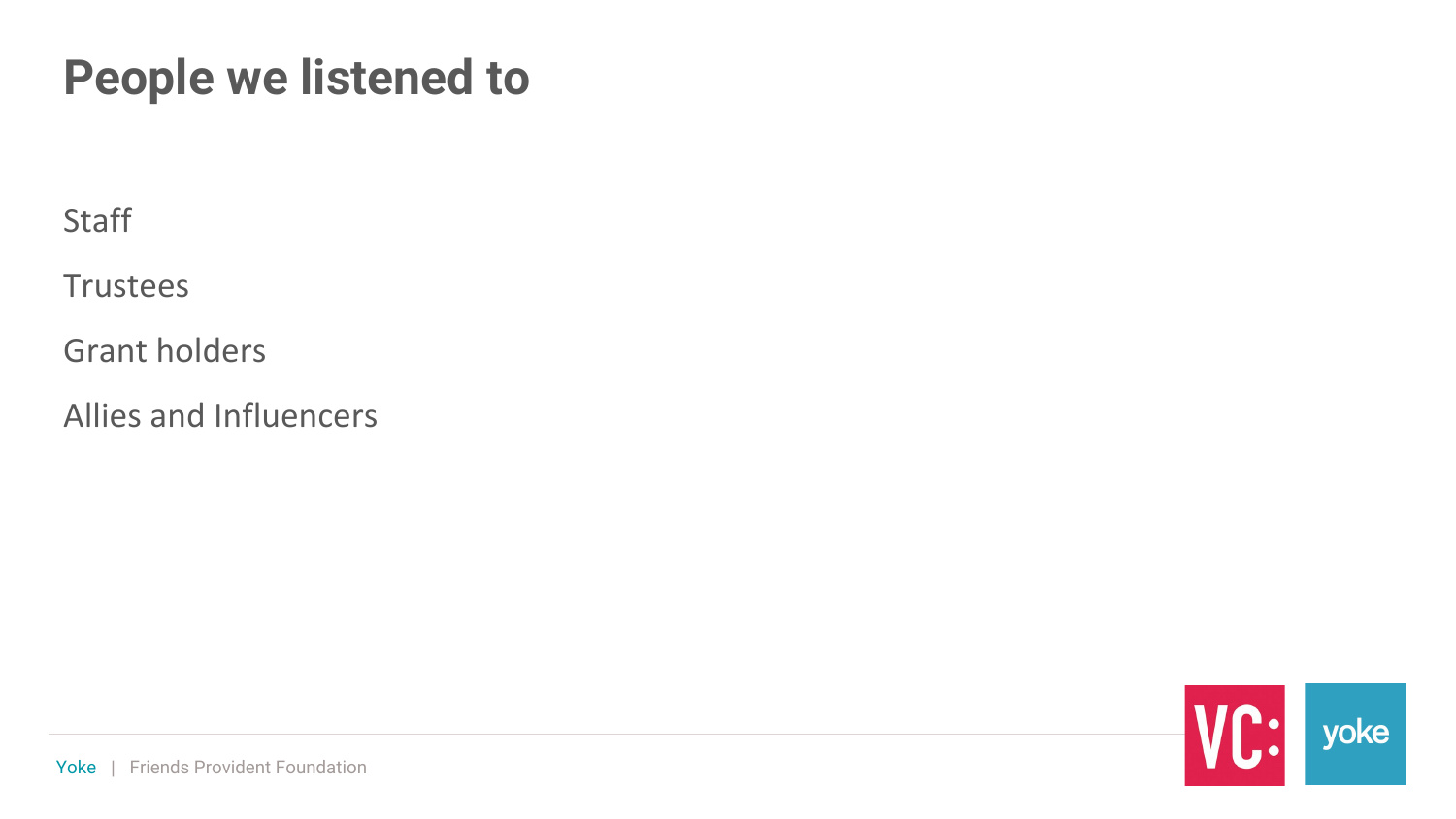# **Key pillars and values**

**Fix the root cause**

**Many small changes add up to big change**

**Radical with a trustworthy face**

**Appeal to heart and head**

#### **Pioneering**

We are brave. We support bold ideas. We speak truth to power.

#### **Egalitarian**

We strive for equality. We treat people with respect. We welcome ideas from everywhere.

#### **Curious**

We are open-minded. We ask questions to inspire big thinking. We are positive.

#### **Rational**

We are clear thinking. We are balanced. We are logical.

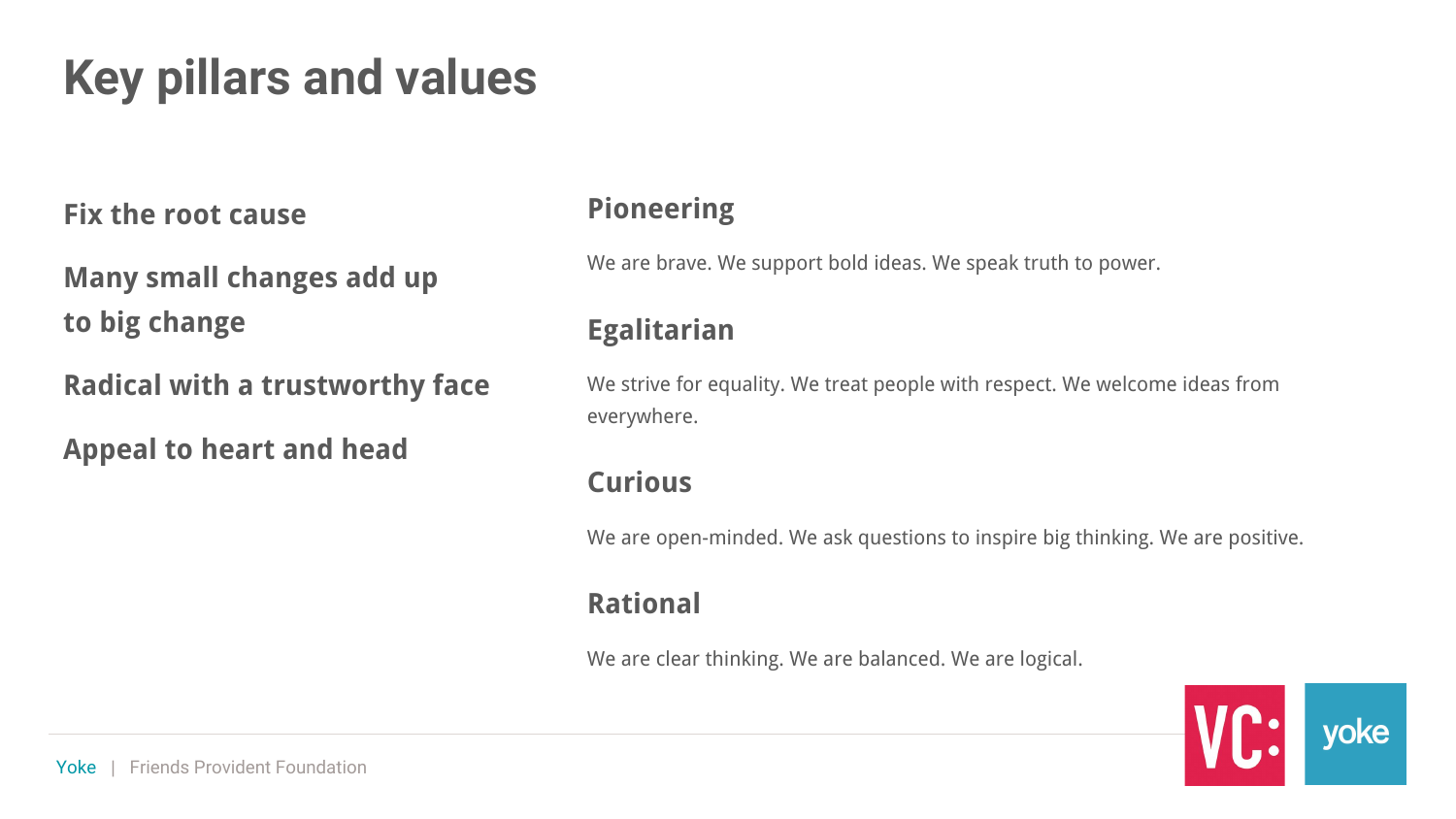# **The power of listening**

- Listen for story
- **•** Listen for strategy
- Listen for tone of voice
- Listen for content ideas
- Listen to support change

>> For clarity, consensus, connection - and greater impact

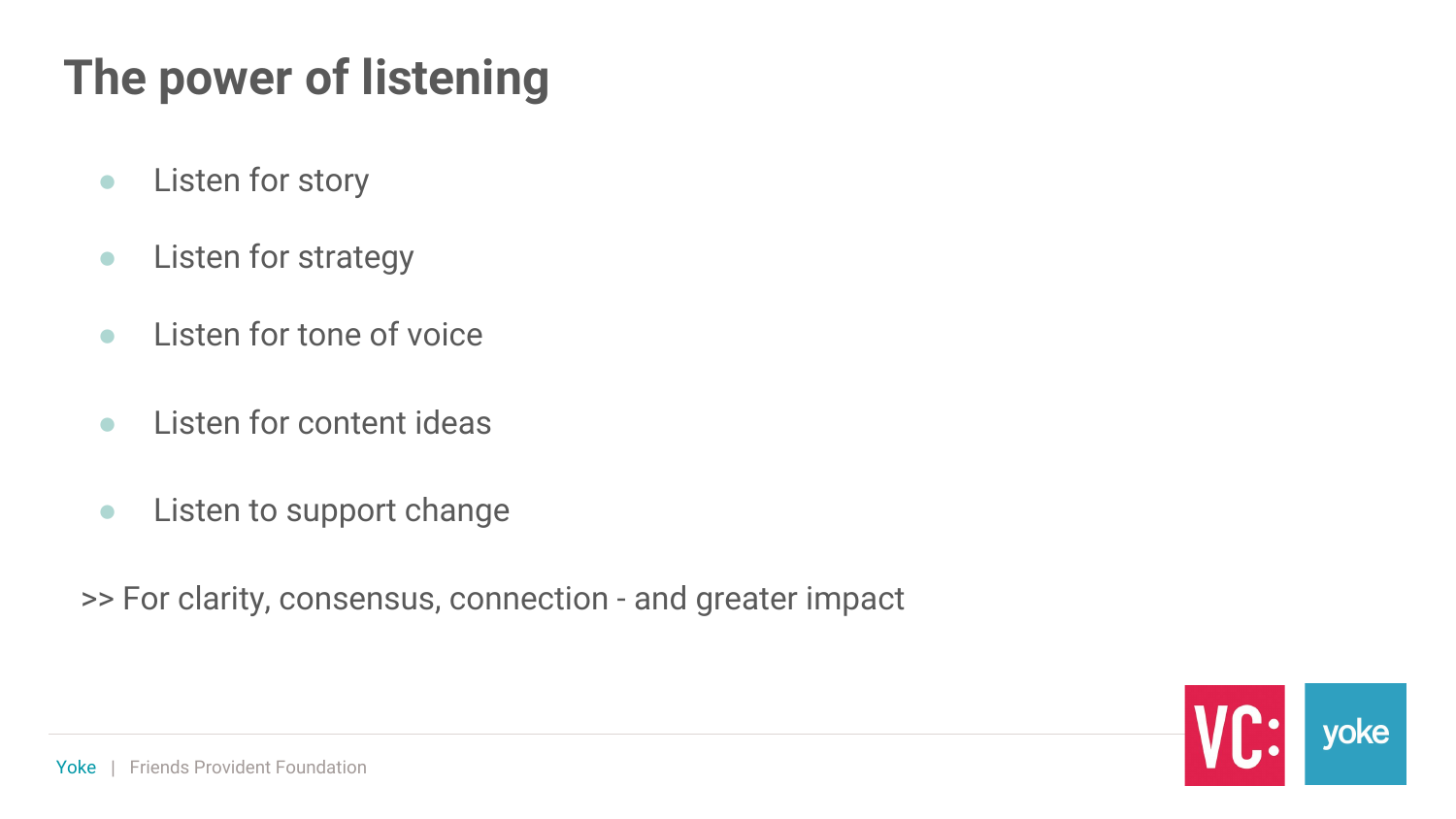### **Persona exercise**

| <b>PERSONA NAME</b>                                                      |  |
|--------------------------------------------------------------------------|--|
| Their role?                                                              |  |
| Why are they ideal audience for you?                                     |  |
| Names of real people who fit this profile?                               |  |
| What do you do to support these people?<br>Support/services you provide? |  |
| Why are they in contact with you? What's<br>their goal?                  |  |
| What challenges do they face?                                            |  |
| Top 5 questions on their mind?                                           |  |



yoke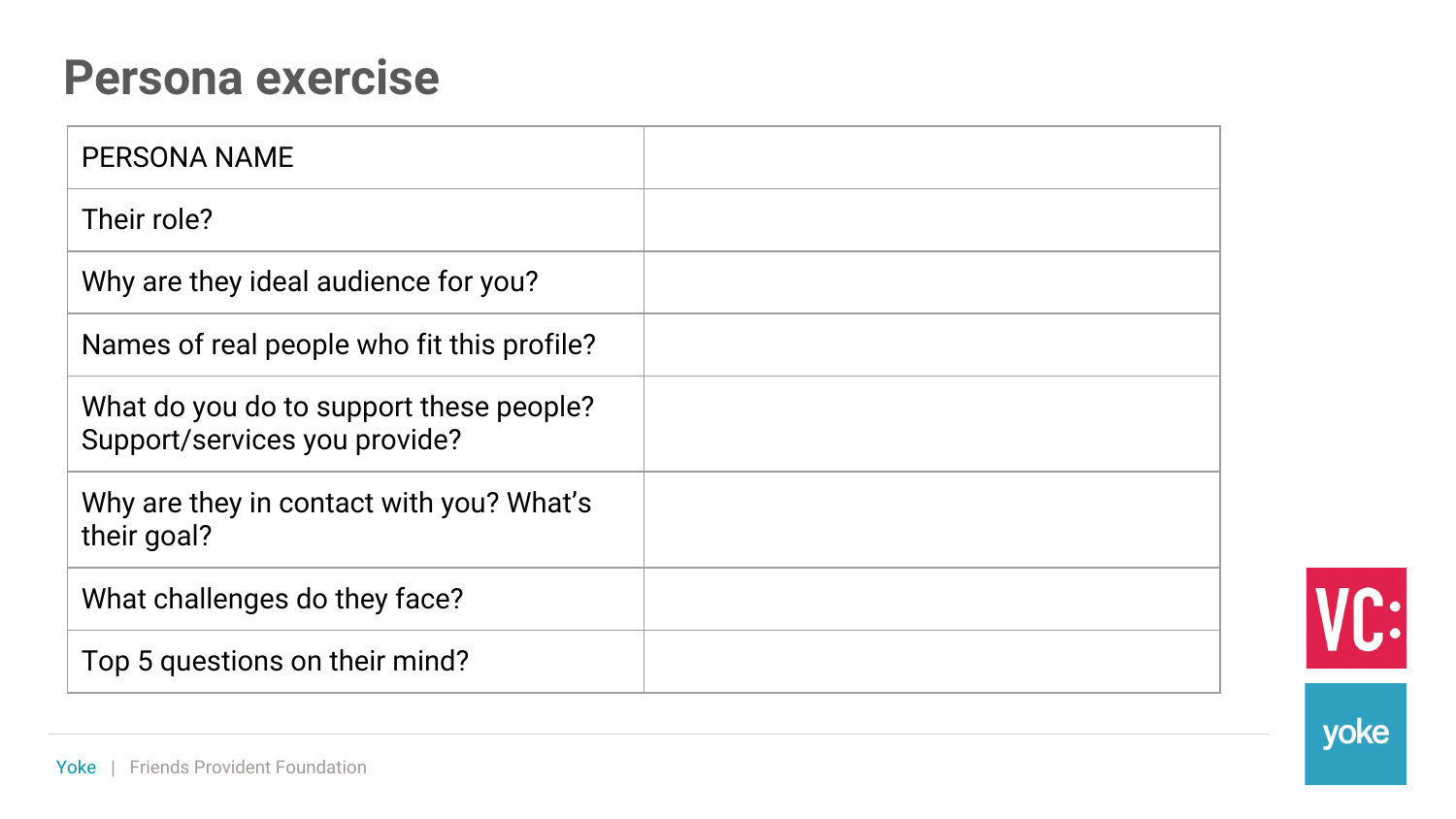### **Putting this listening process into action**

- 1. Agree your goals and list of contacts to call
- 2. Create questions, call them, listen hard NB: record their words verbatim
- 3. Look for clues and patterns in their answers to shape your

communications and strategy